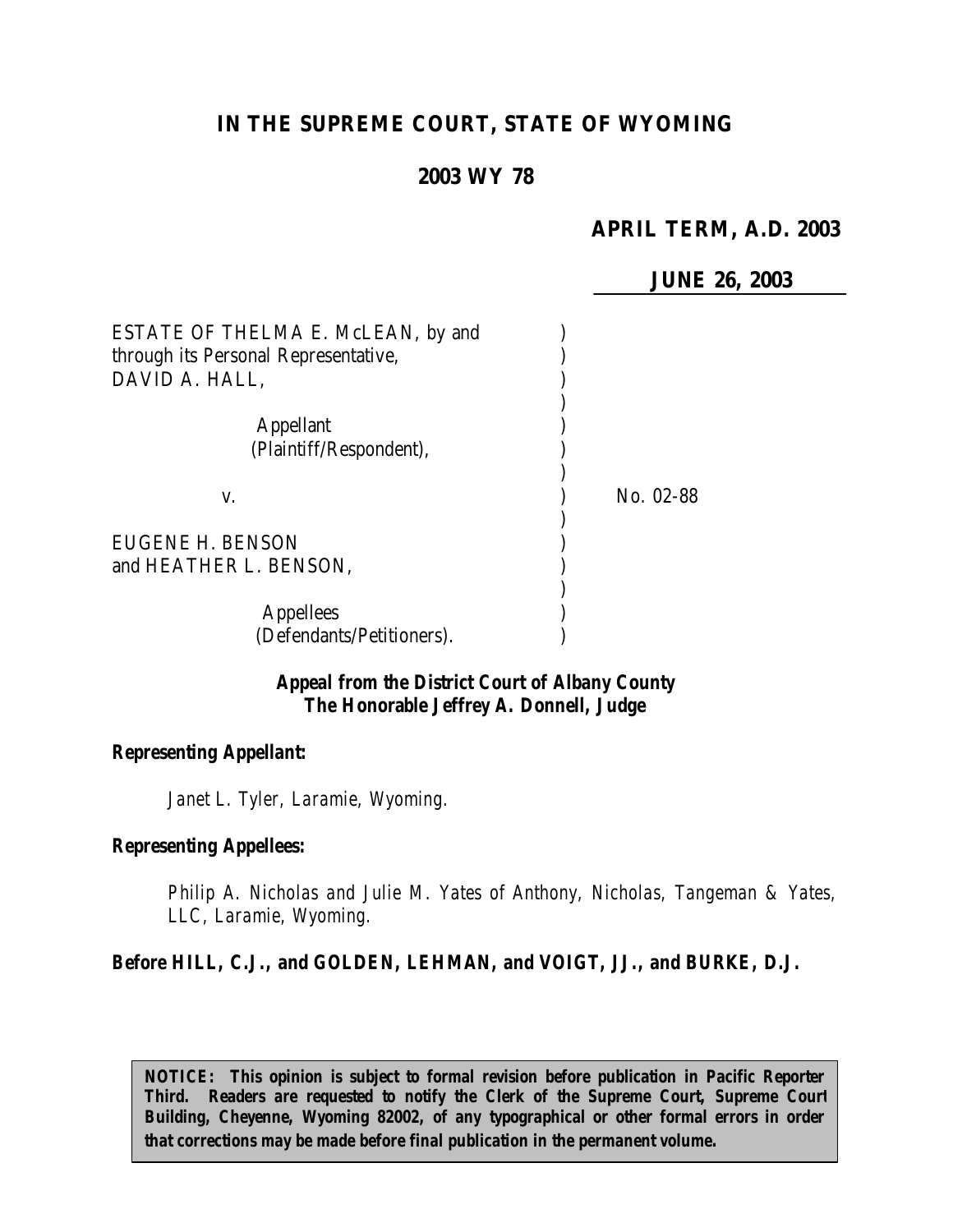## **VOIGT, Justice.**

[¶1] This is an appeal from an order admitting a will to probate. We dismiss the appeal because the order was not a final appealable order as contemplated by W.R.A.P. 1.04 and 1.05.

### *FACTS*

[¶2] In 1992, Thelma McLean (McLean) was "befriended" by EuGene Benson (Benson) and his daughter, Heather. Both Bensons were stockbrokers. From 1992 until her death in 1998, McLean transferred practically all of her financial dealings, not to mention most of her assets, to the Bensons. In 1994, McLean signed a Last Will and Testament that had been prepared by Benson's brother-in-law, an attorney, and typed by Heather. The Bensons were the beneficiaries under the will.

[¶3] In 1999, McLean's nephew, David Hall (Hall), petitioned the district court for appointment as personal representative of McLean's intestate estate. Hall then immediately filed, on behalf of the estate, a civil action against the Bensons, alleging breach of fiduciary duties, undue influence, constructive fraud, constructive trust, breach of contract, breach of the duty of good faith and fair dealing, fraud, negligent misrepresentation, intentional interference with expected inheritance, civil conspiracy, negligence, and fraudulent transfers. Several months later, Benson filed the purported Last Will and Testament of McLean, and eventually sought appointment as personal representative of McLean's testate estate.

[¶4] On December 7, 2001, the district court ordered the two probate actions and the civil suit consolidated. Three months later, after summary judgment motions left most of the issues extant, the district court signed an Order Admitting Will to Probate and Appointing Personal Representative, and a separate Order on Motion for Summary Judgment. Hall became personal representative in both probates. All proceedings in the civil action were stayed pending resolution of any will contest in the combined probate. This appeal followed.

# *ISSUES*

[¶5] Hall and the McLean Estate raise the following issues:

I. Whether it was error to enter an order admitting a will, about which the Court had serious reservations, to probate nearly two and one-half years after the will was filed, and three years after an intestate probate was opened?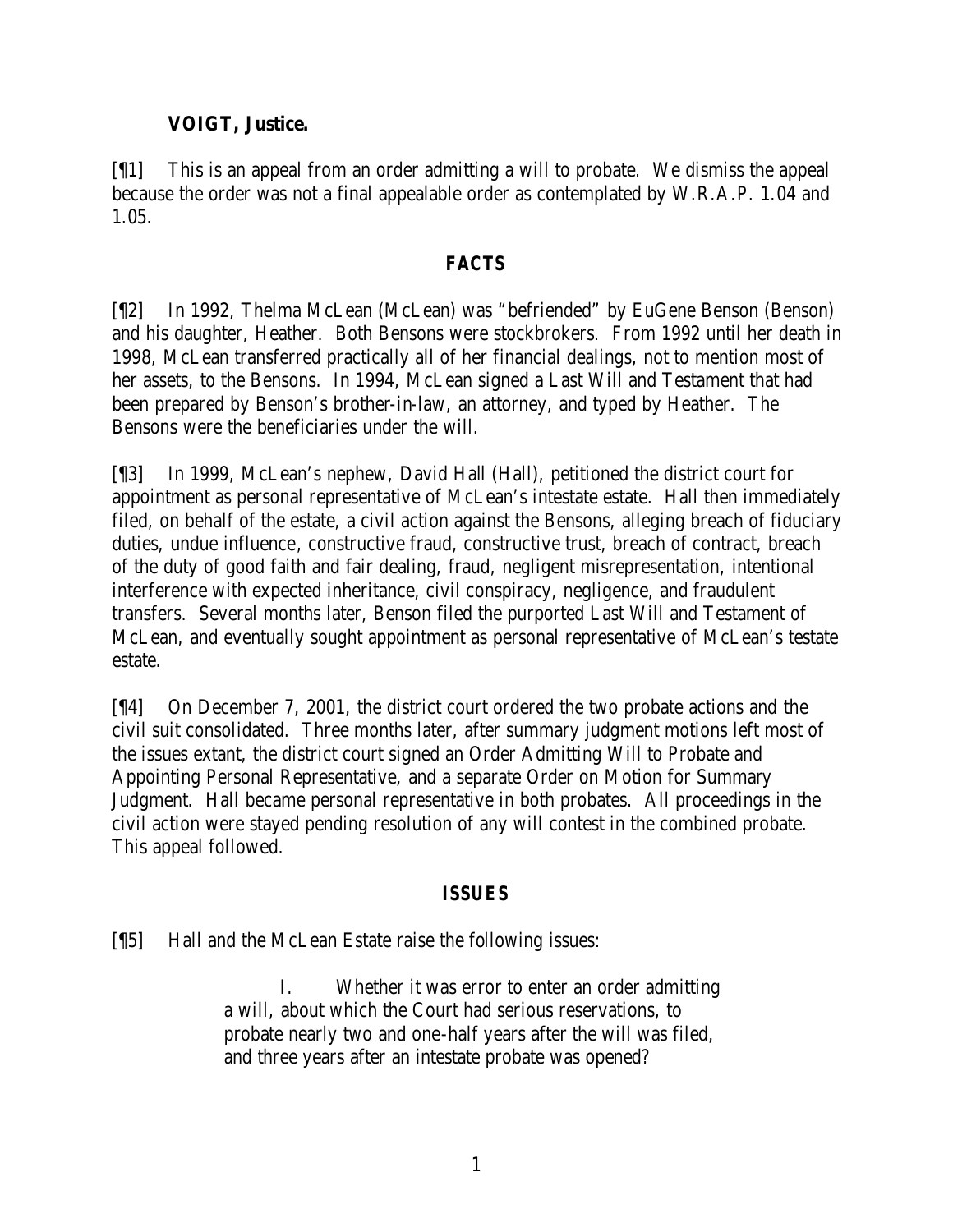II. Whether it was error not to hold the order admitting the will to probate in abeyance until the conclusion of the civil action instituted by the Personal Representative appointed in the intestate proceeding, when that civil action is against the devisees under the purported will?

III. Whether the civil action instituted by the Personal Representative of the intestate estate, which action was consolidated into the combined intestate and testate probates, acts as a will contest for purposes of W.S. § 2-6- 301?

[¶6] The Bensons raise the following issues:

A. Does appellant lack standing to object to the probate court admitting the will into probate and to bring this appeal?

B. Did the probate court, in accordance with the Wyoming Probate Code, properly admit the will into probate after letters of administration had been issued to appellant at appellant's request and a petition to probate the will had been filed?

C. [Are appellees] entitled to recover against appellant for costs and reasonable attorney's fees incurred by appellee[s] in defending a baseless appeal by appellant, in accordance with Wyoming Rules of Appellate Procedure Rule [10.05]?

#### **DISCUSSION**

[¶7] We will not address most of the issues raised by the parties because this appeal must be dismissed for want of a final appealable order.<sup>1</sup> W.R.A.P. 1.04 reads, in pertinent part:

> (a) A judgment rendered, or appealable order made, by a district court may be: reversed, vacated, remanded, or modified by the supreme court for errors appearing on the record.

In turn, W.R.A.P. 1.05 defines "appealable order" as follows:

<sup>&</sup>lt;sup>1</sup> The Bensons raised this contention as a sub-part of their "standing" argument.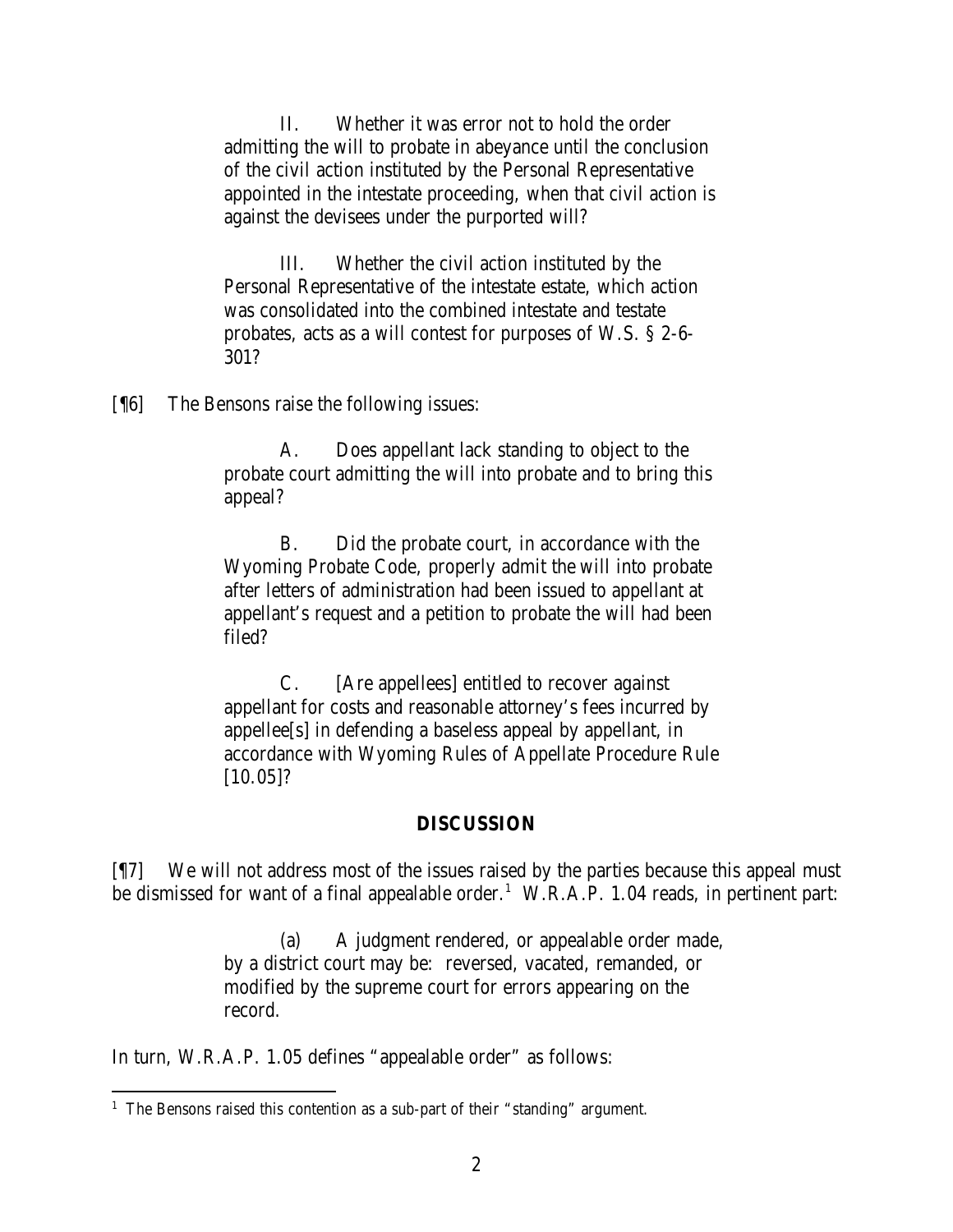(a) An order affecting a substantial right in an action, when such order, in effect, determines the action and prevents a judgment; or

(b) An order affecting a substantial right made in a special proceeding; or

(c) An order made upon a summary application in an action after judgment; or

(d) An order, including a conditional order, granting a new trial on the grounds stated in Rule 59(a)(4) and (5), Wyo. R. Civ. P.; if an appeal is taken from such an order, the judgment shall remain final and in effect for the purposes of appeal by another party; or

(e) Interlocutory orders and decrees of the district courts which:

> (1) Grant, continue, or modify injunctions, or dissolve injunctions, or refuse to dissolve or modify injunctions; or

> (2) Appoint receivers, or issue orders to wind up receiverships, or to take steps to accomplish the purposes thereof, such as directing sales or other disposition of property.

[¶8] This Court has had numerous occasions to apply this definition to particular circumstances. We have stated, for instance, that an order is not final if it does not affect a substantial right of either party. *Stone v. Stone,* 842 P.2d 545, 549 (Wyo. 1992). To be final, the order must determine all liabilities of all parties and leave nothing for future consideration. *Id.* at 548 (*quoting In re General Adjudication of All Rights to Use Water in the Big Horn River System*, 803 P.2d 61, 66 (Wyo. 1990)). It must determine the merits of the controversy. *Public Service Commission v. Lower Valley Power and Light, Inc.,* 608 P.2d 660, 661 (Wyo. 1980). The purpose of this general rule is to avoid fragmentary appeals and decisions made in a piecemeal fashion. *In re General Adjudication of All Rights to Use Water in the Big Horn River System,* 803 P.2d at 66. An order that merely determines a procedural issue, such as jurisdiction, and leaves the merits for further hearing, is not a final order. *Steele v. Neeman,* 6 P.3d 649, 653 (Wyo. 2000). The denial of a motion for summary judgment is not appealable unless it is coupled with the grant of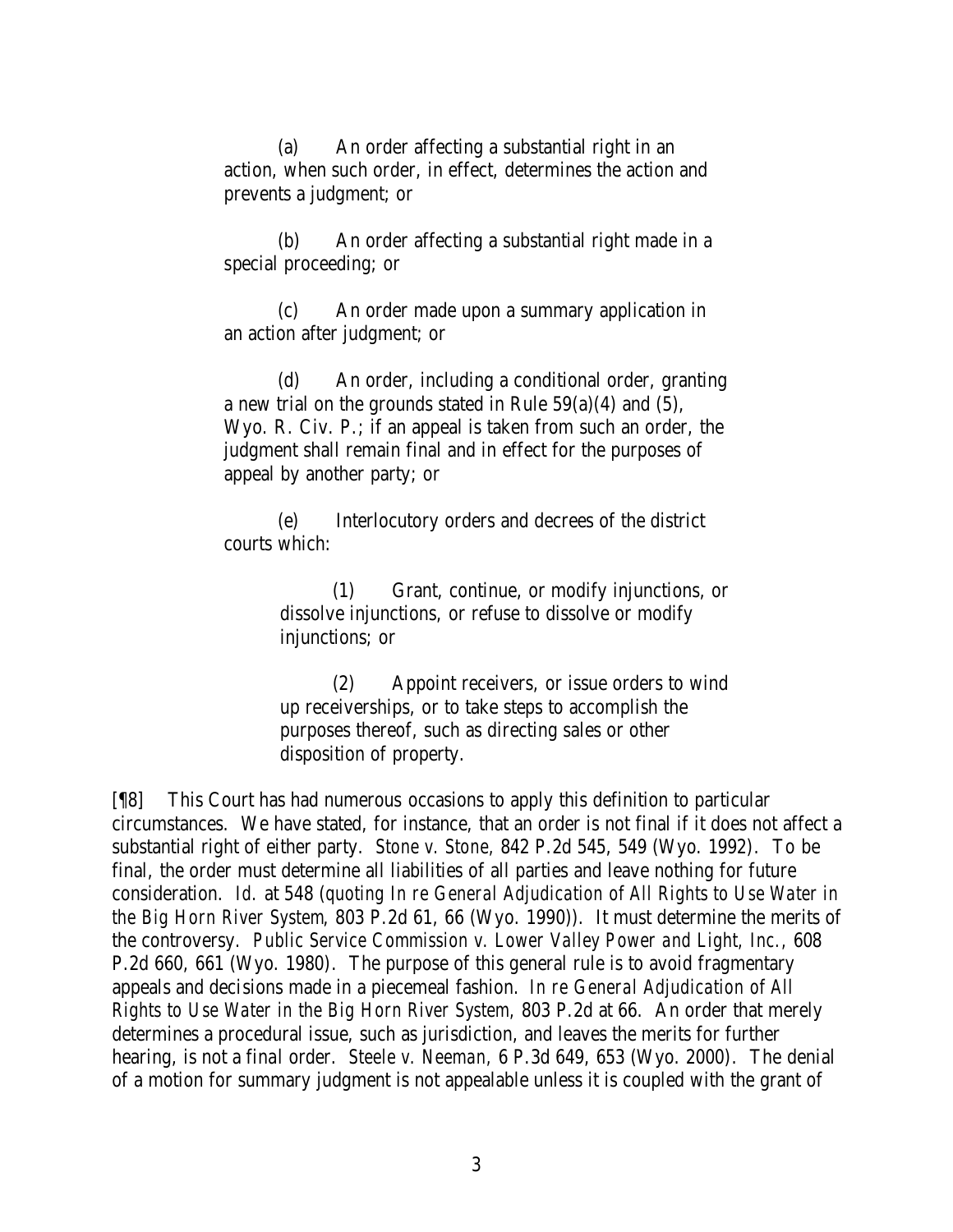summary judgment to the other party, thereby completely resolving the case. *McLean v. Hyland Enterprises, Inc.,* 2001 WY 111, ¶ 17, 34 P.3d 1262, 1267 (Wyo. 2001).

[¶9] The McLean Estate contends that the Order Admitting Will to Probate and Appointing Personal Representative is a final appealable order under either W.R.A.P. 1.05(a) or (b). First, the McLean Estate cites *First Wyoming Bank, N.A.–Cheyenne v. First Nat. Bank and Trust Co. of Wyoming,* 628 P.2d 1355, 1362 (Wyo. 1981), for the proposition that probate jurisdiction is limited and special. Next, the McLean Estate points out *Rice v. Tilton,* 13 Wyo. 420, 80 P. 828 (1905), where this Court considered an appeal from an order admitting a will to probate and appointing a personal representative, and *State ex rel. Murphy v. District Court of Second Judicial Dist. within and for Sweetwater County,* 38 Wyo. 382, 267 P. 424 (1928), where we considered an appeal from an order staying disposition of the assets of a probate estate. Finally, the McLean Estate cites *Taylor v. Estate of Taylor,* 719 P.2d 234, 235 (Wyo. 1986), for the "implication" therein that the "time for appealing an order admitting a will to probate is different than the time to appeal an order of final distribution."

[¶10] In response, the Bensons rely on several cases that define a final order as one that reaches the merits of the controversy. *See, for example, Woods v. Woods,* 2001 WY 131, ¶¶ 8-10, 36 P.3d 1142, 1144-45 (Wyo. 2001) (order denying immediate distribution of trust assets not a final appealable order) and *Dexter v. O'Neal,* 649 P.2d 680, 681 (Wyo. 1982) (order of default leaving question of damages for further adjudication not a final appealable order). The Bensons also contend that, pursuant to Wyo. Stat. Ann. §§ 2-6- 121, 2-6-122, and 2-6-204 (LexisNexis 2003), the filing and admission of a will, with or without probate, is merely a clerical act mandated by statute. Such a clerical act is not a final appealable order because it does not determine the final merits of the case. *Lee v. Sage Creek Refining Co, Inc.,* 876 P.2d 997, 998 (Wyo. 1994); *Spitzer v. Spitzer,* 777 P.2d 587, 592 (Wyo. 1989).

[¶11] This appeal must be dismissed because it falls squarely into that category of cases to which W.R.A.P. 1.04 and 1.05 do not apply. Deciding whether the probate court was correct in admitting the will to probate will not resolve any of the substantive issues and will not affect substantial rights of the parties. Whether administration of the estate is testate or intestate, the allegations of the civil suit will determine what assets belong to the estate. Where administration of the estate remains to be accomplished, an appeal is premature. *Matter of Estate of Campbell,* 673 P.2d 645, 648 (Wyo. 1983). Neither *Rice* nor *State ex rel. Murphy* nor *Taylor*, cited by the McLean Estate, conflict with this resolution. In none of those cases was the question of the finality or appealability of an order raised. The issue in *Rice*, 80 P. 828, was the appointment of the administrator, not admission of the will to probate. Since the contest in that case was between two people, each of whom wanted to be the administrator, the order appointing one affected the other's substantial rights. In *State ex rel. Murphy*, 267 P. 424, this Court declined to issue a writ of mandamus directing the probate court to distribute the estate's assets where those assets